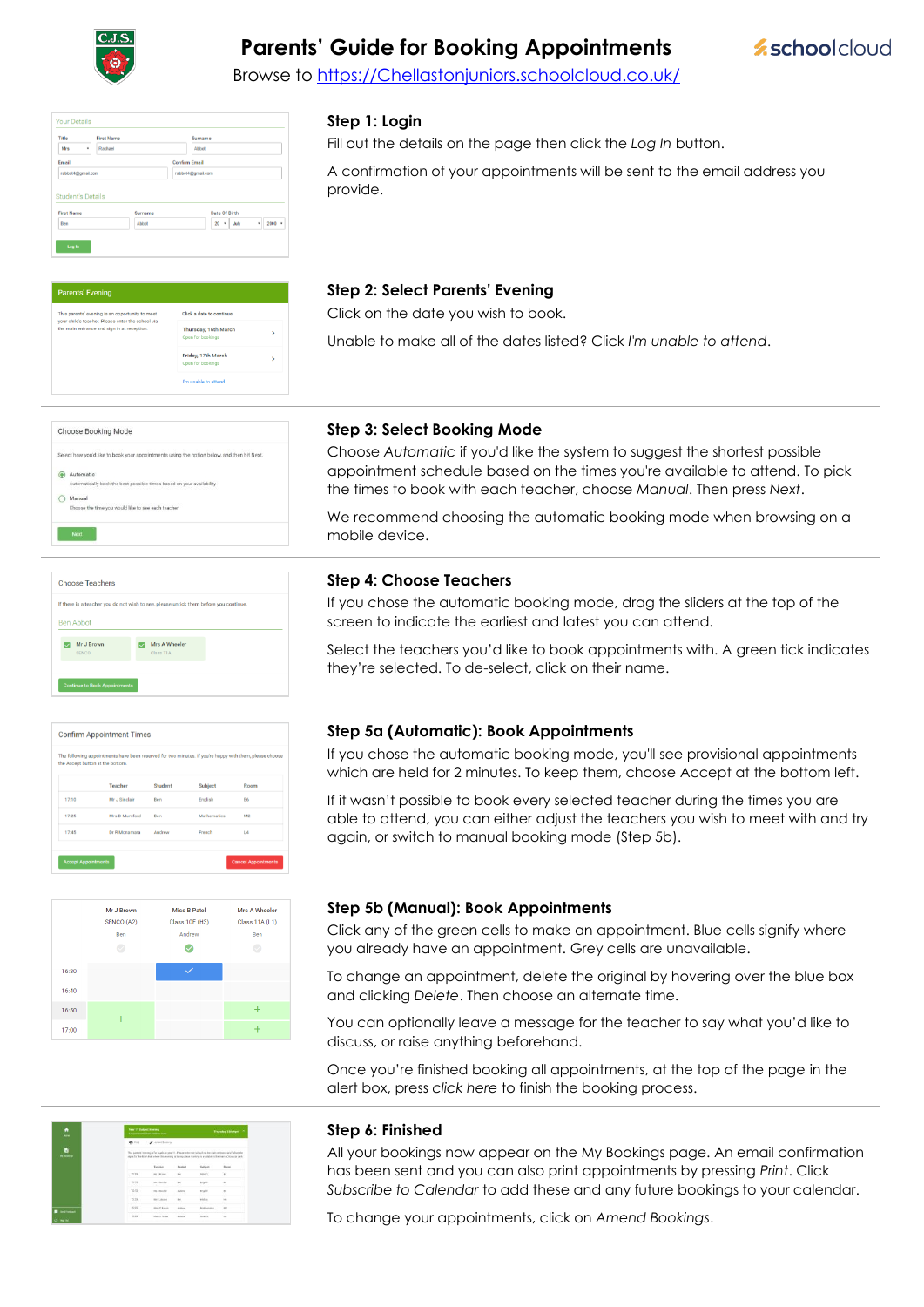# **How to attend your appointments via video call**

# *1. Log in and go to the Evening*

|                                                                                                                                    | <b>Aristotelian Academy</b>                                                       |  |  |  |
|------------------------------------------------------------------------------------------------------------------------------------|-----------------------------------------------------------------------------------|--|--|--|
| A                                                                                                                                  | You have upcoming appointments which take place by<br>video instead of in-person. |  |  |  |
|                                                                                                                                    | <b>Video Appointments</b>                                                         |  |  |  |
| Press the button below to access the video call or to test your<br>camera/microphone prior to the start of your first appointment. |                                                                                   |  |  |  |
|                                                                                                                                    | <b>January Progress Meeting</b><br>First appointment: 12/01/2021 16:00            |  |  |  |
|                                                                                                                                    |                                                                                   |  |  |  |

On the day of the video appointments (or before, if you want to test your camera and microphone) login to Parents Evening at the usual web address for your school, or click the login link from the bottom of the email confirmation you will have received.

Once logged in you will see a notice that you have upcoming video appointments and under this the details of the event, along with a *Join Video Appointments* button.

Press the button to join your appointment on the day - or to test your camera/microphone at any time.

# *2. Check Audio and Video*



When you click *Join Video Appointments* the *Check Audio and Video* screen will be displayed. You may at this point be asked if you wish to allow access to your camera/microphone, in which case please click yes.

From here you can turn on or off your microphone and camera, change which devices are being used for the call, and check your microphone and speakers. Once you are happy, click *Proceed to Video Call*.

# *3. The Video Call*

On this screen you can see the following, when in a call:

- At the top left the teacher name (and subject details) for the current and next appointment
- At the top right a countdown to the start of the appointment.
- At the bottom the controls for the microphone and camera.
- When another person is available these also show a pick up button to start the call

and a hang up button to leave the call.

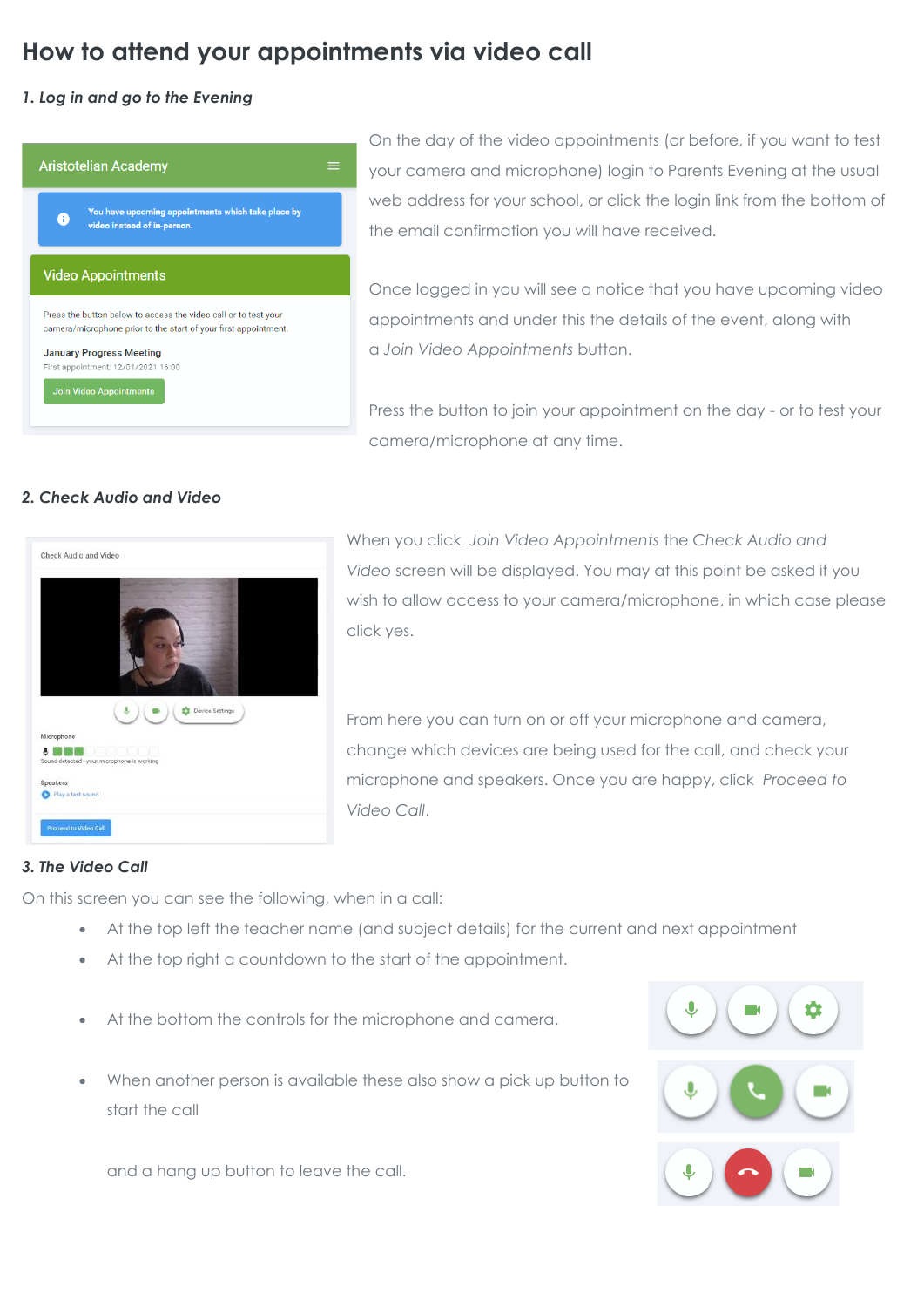

• In the middle, when your appointment is due to start, the *Start* 

*Appointment* button.



# *4. Making a call*

Click the *Start Appointment* button. You will see yourself in the bottom right corner of the screen (unless you have no camera, or have chosen to turn it off). If the teacher has not yet joined you will see a notice to that effect in the centre of the screen.

When a teacher joins a call you will see them in the main part of the screen - or hear them, if they have no camera (or have turned it off) and can start your discussion with them.

You will also see the remaining time for the appointment counting down in a blue bar at the top of the screen, which will turn red when the last 10 seconds begin.

If anyone loses access to the system for some reason during the call, they can log in again and click *Start Appointment* on the video call screen. As long as the other person is still in the call this will let you continue with the appointment.

When the countdown in the blue bar stops the appointment time is over and the call will automatically end.

**Note** that if you or the teacher are late, or leave and rejoin the call, it does **not** reset the timer.

The appointment will always end at the scheduled time.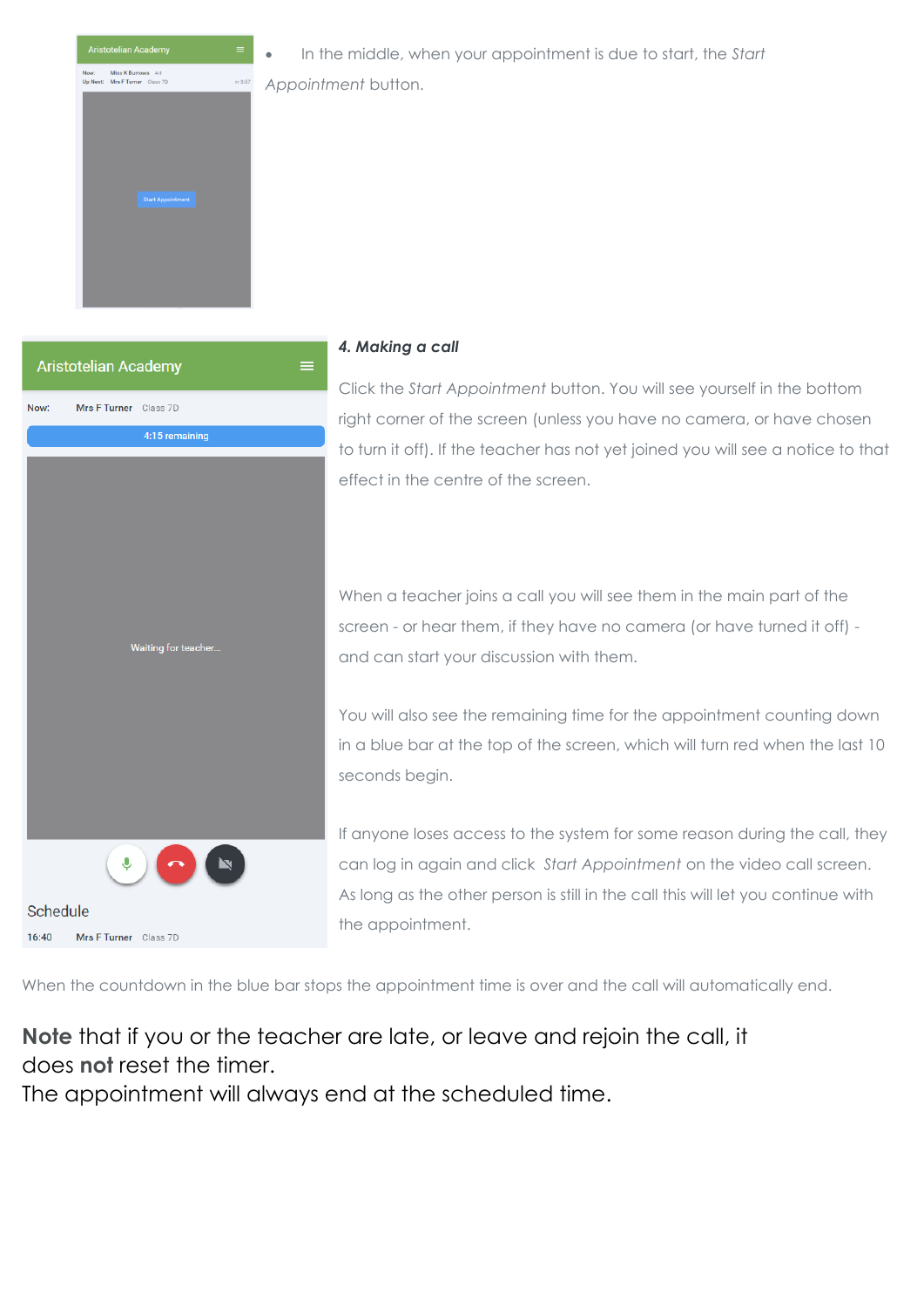## **Inviting another parent/guardian to join your appointments**

| ㅅ                    | <b>January Progress Meeting</b><br>3 appointments from 16:00 to 16:25                                    |                | <b>Tuesday, 12th January</b> |  |  |  |  |
|----------------------|----------------------------------------------------------------------------------------------------------|----------------|------------------------------|--|--|--|--|
| $\blacksquare$ Print | Amend Bookings American State Parent/Guardian                                                            |                | Subscribe to Calendar        |  |  |  |  |
|                      | This is to allow parents and teachers to discuss progress last year and will take place on 12th January. |                |                              |  |  |  |  |
|                      | <b>Teacher</b>                                                                                           | <b>Student</b> | <b>Subject</b>               |  |  |  |  |
| 16:00                | Mrs Anita Abell                                                                                          | Sophie Aaron   | Science                      |  |  |  |  |
| 16:05                | Mr Geraint Davies                                                                                        | Liz Aaron      | Music                        |  |  |  |  |
|                      | 10 minute gap                                                                                            |                |                              |  |  |  |  |
| 16:20                | Mr John Atkinson                                                                                         | Chris Aaron    | English                      |  |  |  |  |
|                      |                                                                                                          |                |                              |  |  |  |  |

 $\overline{\mathsf{x}}$ 

You can give one other parent/guardian access to join your video appointments in respect of each student linked to you that is involved in the conference. You can grant this access at the time of booking, or later if required.

1. Once you have made your bookings (or when you later log in and go to *My Bookings*) click on the *Invite Parent/Guardian* link at the top of the list of your bookings. If you have already sent an invitation this link will show as *Manage Invites* instead.

2. You will then be presented with a box asking for the details of the parent/guardian to be given access.

If there is more than one student linked to you and involved in the evening they will all be shown.

You **must** enter a *Name*, and an *Email address,* as well as tick the box to consent to that person being given access to the information used to make the appointments.

If there is more than one student linked to you, choose the student(s) in respect of whose appointments the access to this person will be granted.

When you click the blue *Send Invite* button an email is sent to the address entered, giving them a link and details on how to join the call.

Here is an example of what the invite email looks like:

Close

**Invite Parent/Guardian** 

call.

Name\* Jane Aaron Email \*

∨

jaaron@test.com

appointments

Sophie Aaron Liz Aaron **Chris Aaron** 

Send Invite

You may invite an additional parent/guardian to also attend the video

I consent to sharing my name, student name, and list of

Invite to all appointments for the following students:

# **Video Call Invitation**

#### **Primary School Parents' Evening**

You have been invited by Rachael Abbot to appointments which take place by video call. Click the button below to join the video call on the day, or to test your camera/microphone at any time

|                                                                                                                                                  |      | <b>Join Video Call</b> |         |      |
|--------------------------------------------------------------------------------------------------------------------------------------------------|------|------------------------|---------|------|
| Or paste this link into your browser:<br>https://greenabbey.schoolcloud.co.uk/guests/video/39372?<br>guestToken=26fac3787e3d4a829e54045e4fc14e53 |      |                        |         |      |
| The appointments are as follows:                                                                                                                 |      |                        |         |      |
| Date                                                                                                                                             | Time | <b>Student</b>         | Teacher | Depa |

| Date                  | Time  | <b>Student</b>   | Teacher       | Department |
|-----------------------|-------|------------------|---------------|------------|
| Monday, 21st December | 16:10 | <b>Ben Abbot</b> | Mr J Sinclair | English    |
| Monday, 21st December | 16:20 | Andrew Abbot     | Mr J Sinclair | English    |